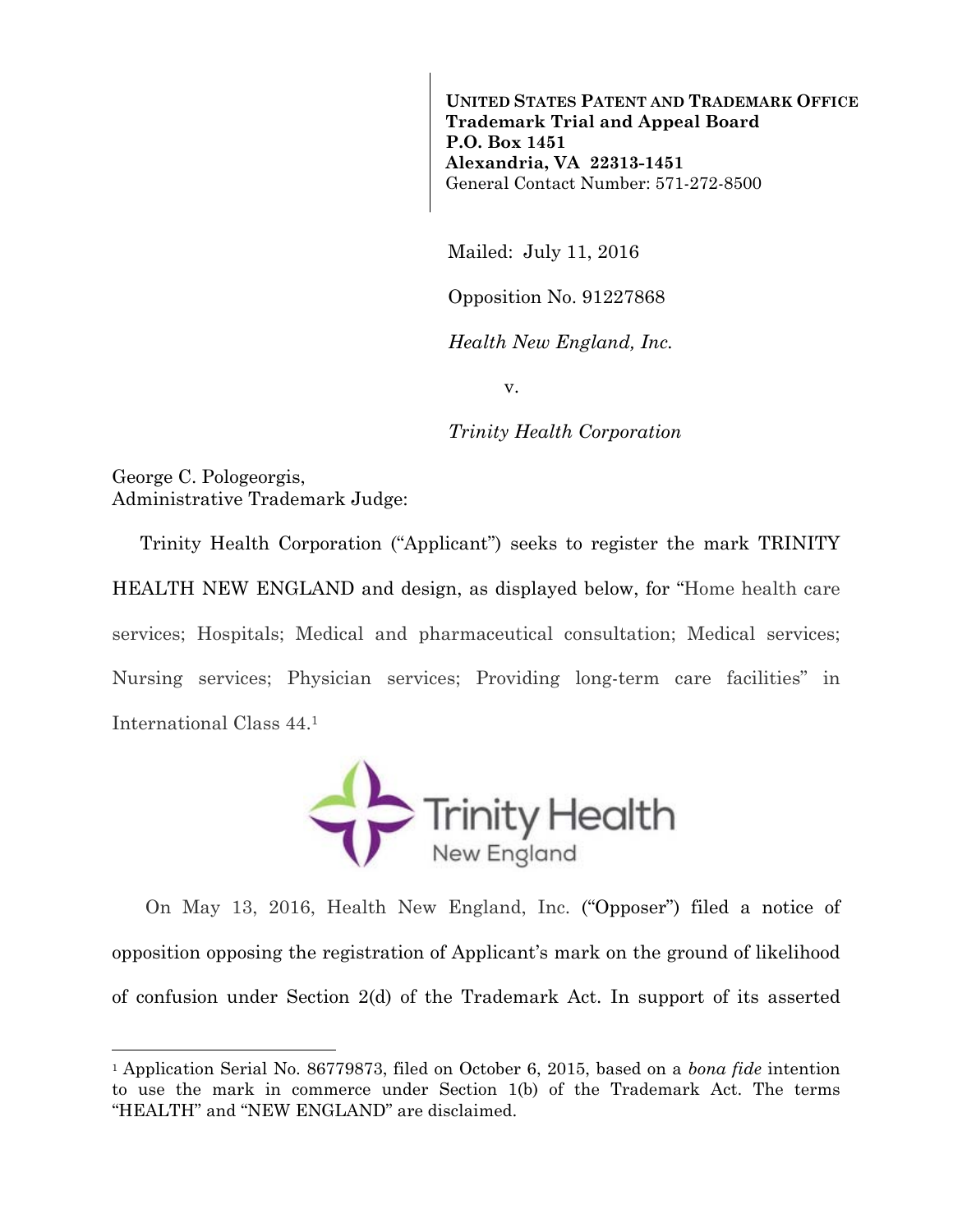$\overline{a}$ 

claim, Opposer alleges prior common law use of the mark HEALTH NEW ENGLAND used in connection with the operation of a health maintenance organization which arranges health and medical care for its members through a network of selected hospitals and physicians. *See* ¶ 3 of notice of opposition. Opposer additionally pleads ownership of (1) the registered mark HEALTH NEW ENGLAND for various health maintenance organization services,<sup>2</sup> *id.*, and (2) pending application Serial No. 86771842 for the mark HEALTH NEW ENGLAND, in standard characters, for "home health care services; hospitals; medical and pharmaceutical consultation; medical services; nursing services; physician services; providing long-term care facilities" in International Class 44.3 *See* ¶ 4 of notice of opposition.

Pursuant to the Board's May 13, 2016, institution order, the deadline for Applicant to file an answer to the notice of opposition was set for June 22, 2016. In lieu of filing an answer, Applicant, on June 6, 2016, filed a motion to suspend this opposition pending the disposition of a civil action between the parties herein filed in the United States District Court for the District of Massachusetts.4

This proceeding now comes before the Board for consideration of Applicant's motion to suspend for civil action. The motion is fully briefed.

<sup>2</sup> Registration No. 1426061, registered on January 20, 1987. Section 8 and 15 affidavits accepted on January 20, 2007.

<sup>3</sup> Filed on September 29, 2015, based on a *bona fide* intention to use the mark in commerce under Section 1(b) of the Trademark Act.

<sup>4</sup> Case No. 3:15-cv-30206, styled *Health New England, Inc. v. Trinity Health Corporation*, filed on or about November 23, 2015.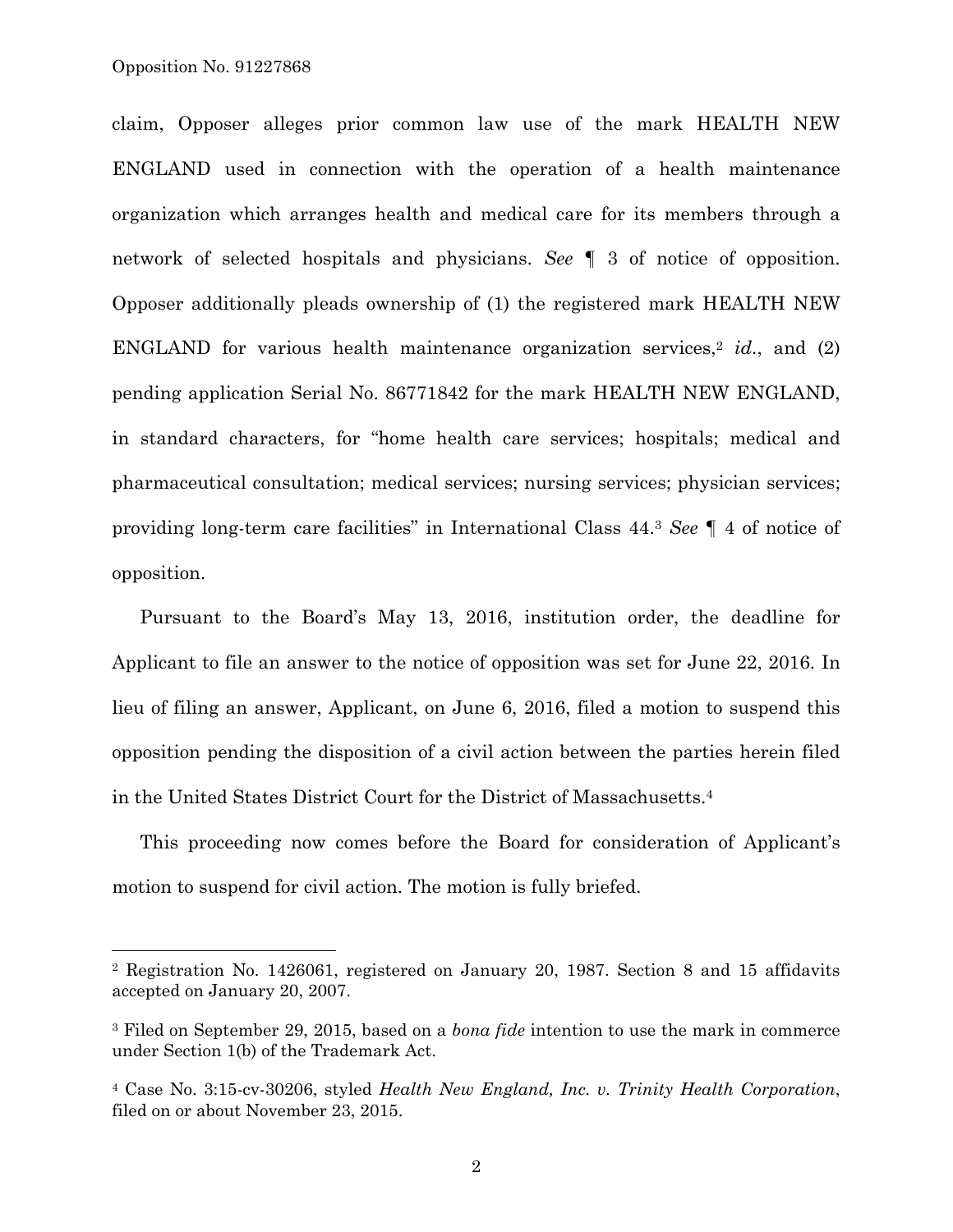## **Applicant's Motion to Suspend for Civil Action**

In support of its motion, Applicant maintains that suspension of this opposition proceeding is warranted because the civil action involves both Applicant and Opposer, the same trademarks, and common issues of law and fact. In view thereof, Applicant contends that any determination made by the district court would have a bearing on this proceeding.

In response, Opposer argues that the Board should not suspend this opposition proceeding since Applicant is inappropriately representing to the district court that the USPTO has already made a determination during the prosecution of Applicant's involved application that there is no likelihood of confusion between Opposer's pleaded mark and Applicant's involved mark. Additionally, Opposer argues that district court proceeding is in its early stages and that it is more likely that the Board would render a final determination of the opposition well before the final determination of likelihood of confusion by the district court.

## **Decision**

It is the policy of the Board to suspend proceedings when the parties are involved in a civil action, which may be dispositive of or have a bearing on the Board case. *See* Trademark Rule 2.117(a).

The Board has carefully reviewed the civil action pleadings, including Applicant's counterclaim in the civil action, and finds that a decision by district court would have a bearing on the issues in this opposition proceeding. Specifically, in both this case and in the district court action, Opposer relies on its prior use of,

3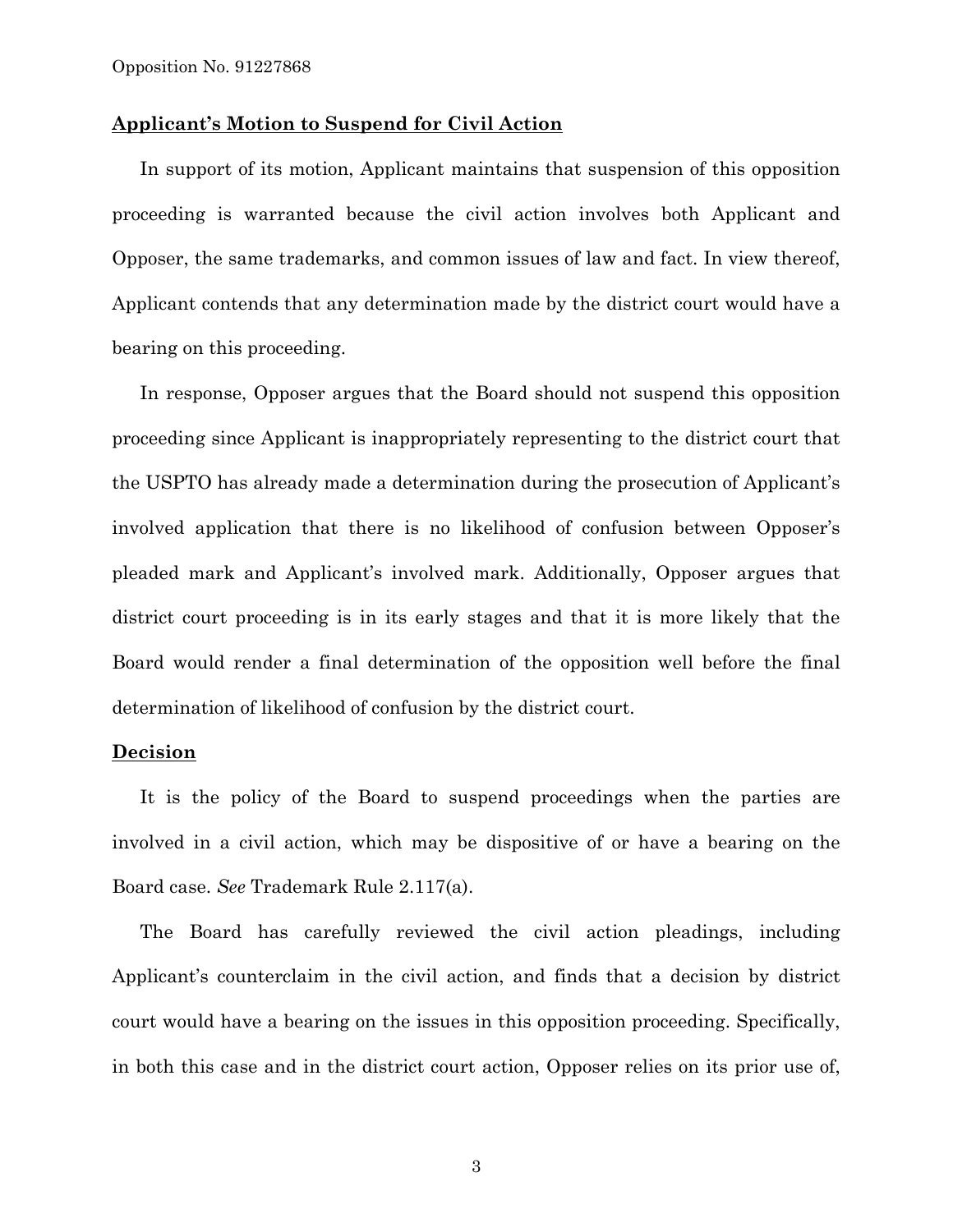and the same registration for, its HEALTH NEW ENGLAND mark, and argues in both cases that Applicant's involved TRINITY HEALTH NEW ENGLAND and design mark is likely to be confused with Opposer's pleaded mark. If Opposer's prayer for relief is granted by the district court, Applicant will be prohibited from using its mark in its involved application. Moreover, the validity of Opposer's pleaded registration and pending application are at issue in the district court action. *See* Applicant's Counterclaim in Civil Action. More specifically, by way of its counterclaim, Applicant seeks to enjoin permanently Opposer from asserting any purported trademarks containing the wording HEALTH NEW ENGLAND against Applicant. If the district court enters judgment in favor of Applicant on its asserted counterclaim in the civil action, such an adjudication may have a bearing on Opposer's standing to pursue this opposition proceeding.

Furthermore, Board decisions are appealable to the district court. *See* Section 21(b) of the Trademark Act, 15 U.S.C. § 1071(b). Moreover, suspending this matter pending the final determination of the civil action will serve the interests of judicial economy.

Finally, Opposer's argument that it is more likely that the Board would render the final determination of the opposition well before the final determination of likelihood of confusion by the district court is merely speculative in nature, particularly since both this opposition proceeding and the district court action are both in their early stages. Furthermore, Opposer's argument that because Applicant is purportedly mispresenting to the district court that the USPTO has already made

4